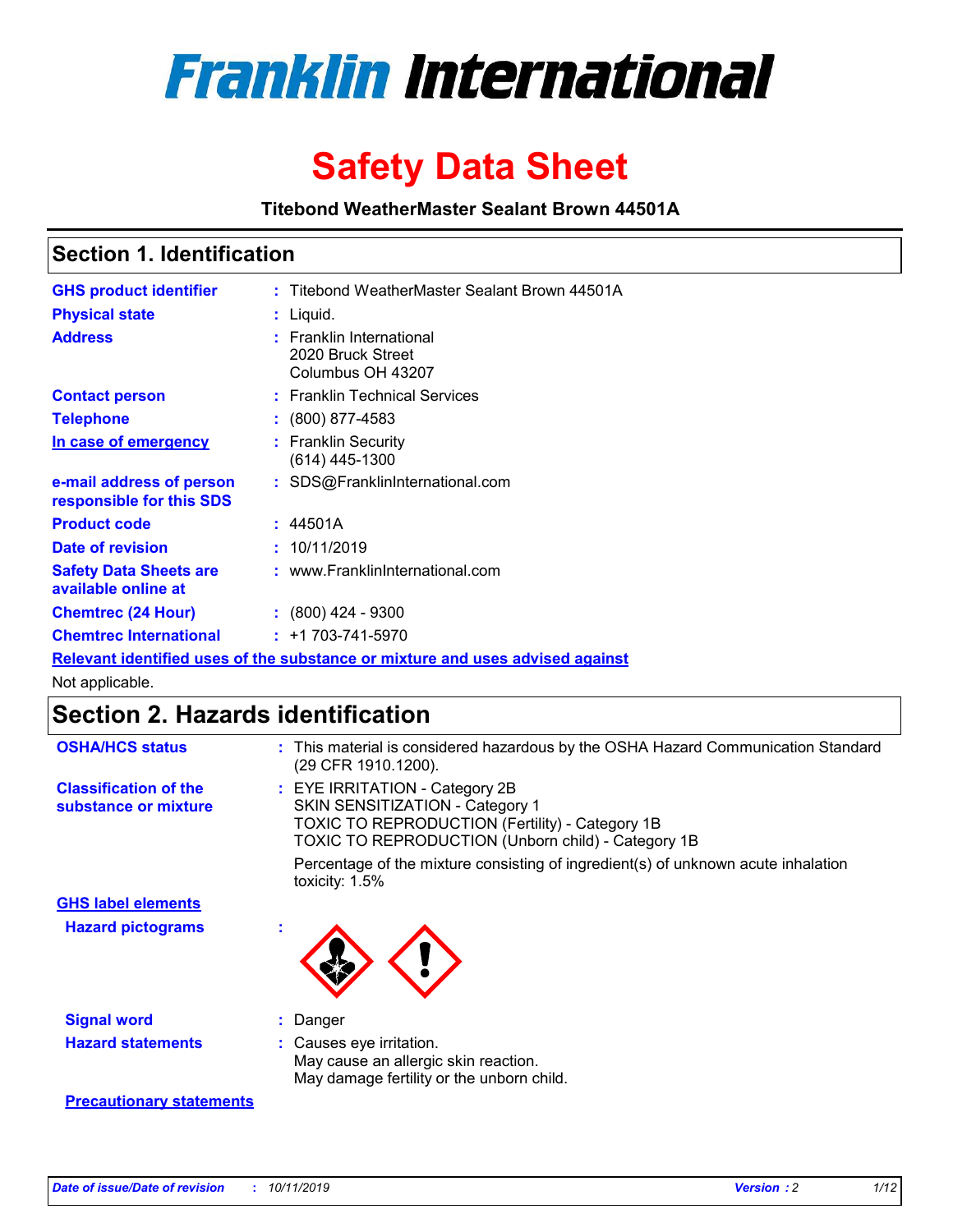### **Section 2. Hazards identification**

| <b>Prevention</b>                          | : Obtain special instructions before use. Do not handle until all safety precautions have<br>been read and understood. Wear protective gloves. Wear eye or face protection.<br>Wear protective clothing. Avoid breathing vapor. Wash hands thoroughly after handling.<br>Contaminated work clothing must not be allowed out of the workplace.                                                        |
|--------------------------------------------|------------------------------------------------------------------------------------------------------------------------------------------------------------------------------------------------------------------------------------------------------------------------------------------------------------------------------------------------------------------------------------------------------|
| <b>Response</b>                            | : IF exposed or concerned: Get medical attention. IF ON SKIN: Wash with plenty of<br>soap and water. Wash contaminated clothing before reuse. If skin irritation or rash<br>occurs: Get medical attention. IF IN EYES: Rinse cautiously with water for several<br>minutes. Remove contact lenses, if present and easy to do. Continue rinsing. If eye<br>irritation persists: Get medical attention. |
| <b>Storage</b>                             | : Store locked up.                                                                                                                                                                                                                                                                                                                                                                                   |
| <b>Disposal</b>                            | : Dispose of contents and container in accordance with all local, regional, national and<br>international regulations.                                                                                                                                                                                                                                                                               |
| <b>Hazards not otherwise</b><br>classified | : Product generates methanol during cure.                                                                                                                                                                                                                                                                                                                                                            |
|                                            |                                                                                                                                                                                                                                                                                                                                                                                                      |

### **Section 3. Composition/information on ingredients**

| <b>Substance/mixture</b><br>Mixture                  |                   |                     |
|------------------------------------------------------|-------------------|---------------------|
| <b>Ingredient name</b>                               | $\frac{9}{6}$     | <b>CAS number</b>   |
| 3-aminopropyltriethoxysilane<br>Dibutyltin dilaurate | l≤3<br>$\leq 0.3$ | 919-30-2<br>77-58-7 |

Any concentration shown as a range is to protect confidentiality or is due to batch variation.

**There are no additional ingredients present which, within the current knowledge of the supplier and in the concentrations applicable, are classified as hazardous to health or the environment and hence require reporting in this section.**

**Occupational exposure limits, if available, are listed in Section 8.**

### **Section 4. First aid measures**

| <b>Description of necessary first aid measures</b> |                                                                                                                                                                                                                                                                                                                                                                                                                                                                                                                                                                                                                                                                                                                                                                           |  |  |  |
|----------------------------------------------------|---------------------------------------------------------------------------------------------------------------------------------------------------------------------------------------------------------------------------------------------------------------------------------------------------------------------------------------------------------------------------------------------------------------------------------------------------------------------------------------------------------------------------------------------------------------------------------------------------------------------------------------------------------------------------------------------------------------------------------------------------------------------------|--|--|--|
| <b>Eye contact</b>                                 | : Immediately flush eyes with plenty of water, occasionally lifting the upper and lower<br>eyelids. Check for and remove any contact lenses. Continue to rinse for at least 10<br>minutes. If irritation persists, get medical attention.                                                                                                                                                                                                                                                                                                                                                                                                                                                                                                                                 |  |  |  |
| <b>Inhalation</b>                                  | : Remove victim to fresh air and keep at rest in a position comfortable for breathing. If<br>not breathing, if breathing is irregular or if respiratory arrest occurs, provide artificial<br>respiration or oxygen by trained personnel. It may be dangerous to the person providing<br>aid to give mouth-to-mouth resuscitation. Get medical attention. If unconscious, place<br>in recovery position and get medical attention immediately. Maintain an open airway.<br>Loosen tight clothing such as a collar, tie, belt or waistband. In case of inhalation of<br>decomposition products in a fire, symptoms may be delayed. The exposed person may<br>need to be kept under medical surveillance for 48 hours.                                                       |  |  |  |
| <b>Skin contact</b>                                | : Wash with plenty of soap and water. Remove contaminated clothing and shoes. Wash<br>contaminated clothing thoroughly with water before removing it, or wear gloves.<br>Continue to rinse for at least 10 minutes. Get medical attention. In the event of any<br>complaints or symptoms, avoid further exposure. Wash clothing before reuse. Clean<br>shoes thoroughly before reuse.                                                                                                                                                                                                                                                                                                                                                                                     |  |  |  |
| <b>Ingestion</b>                                   | : Wash out mouth with water. Remove dentures if any. Remove victim to fresh air and<br>keep at rest in a position comfortable for breathing. If material has been swallowed and<br>the exposed person is conscious, give small quantities of water to drink. Stop if the<br>exposed person feels sick as vomiting may be dangerous. Do not induce vomiting<br>unless directed to do so by medical personnel. If vomiting occurs, the head should be<br>kept low so that vomit does not enter the lungs. Get medical attention. Never give<br>anything by mouth to an unconscious person. If unconscious, place in recovery position<br>and get medical attention immediately. Maintain an open airway. Loosen tight clothing<br>such as a collar, tie, belt or waistband. |  |  |  |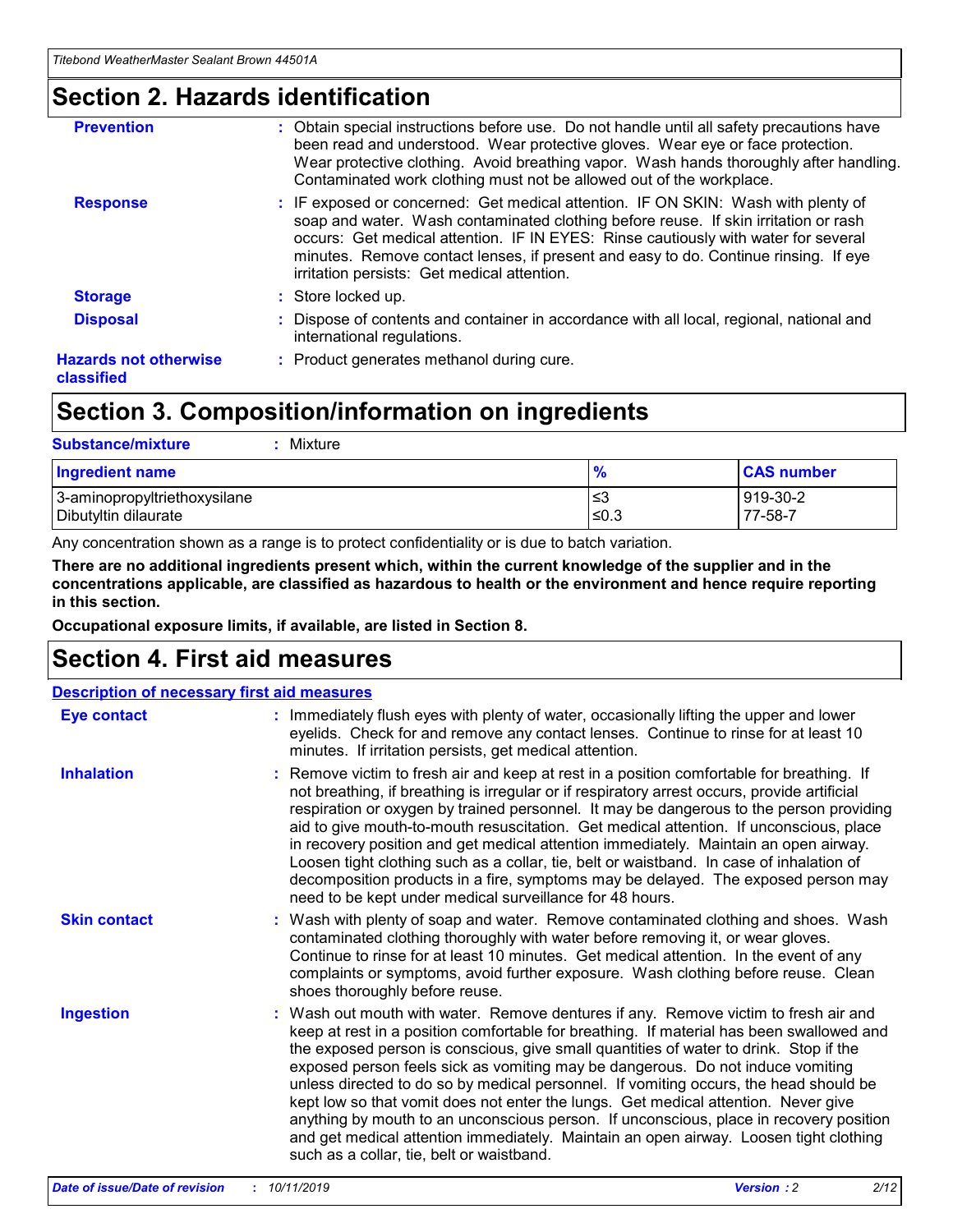## **Section 4. First aid measures**

| Most important symptoms/effects, acute and delayed |                                                                                                                                                                                                                                                                                                                                                                                                                 |
|----------------------------------------------------|-----------------------------------------------------------------------------------------------------------------------------------------------------------------------------------------------------------------------------------------------------------------------------------------------------------------------------------------------------------------------------------------------------------------|
| <b>Potential acute health effects</b>              |                                                                                                                                                                                                                                                                                                                                                                                                                 |
| <b>Eye contact</b>                                 | : May cause eye irritation.                                                                                                                                                                                                                                                                                                                                                                                     |
| <b>Inhalation</b>                                  | : No known significant effects or critical hazards.                                                                                                                                                                                                                                                                                                                                                             |
| <b>Skin contact</b>                                | : May cause skin irritation.                                                                                                                                                                                                                                                                                                                                                                                    |
| <b>Ingestion</b>                                   | : No known significant effects or critical hazards.                                                                                                                                                                                                                                                                                                                                                             |
| <b>Over-exposure signs/symptoms</b>                |                                                                                                                                                                                                                                                                                                                                                                                                                 |
| <b>Eye contact</b>                                 | : Adverse symptoms may include the following:<br>irritation<br>watering<br>redness                                                                                                                                                                                                                                                                                                                              |
| <b>Inhalation</b>                                  | : Adverse symptoms may include the following:<br>reduced fetal weight<br>increase in fetal deaths<br>skeletal malformations                                                                                                                                                                                                                                                                                     |
| <b>Skin contact</b>                                | : Adverse symptoms may include the following:<br>irritation<br>redness<br>reduced fetal weight<br>increase in fetal deaths<br>skeletal malformations                                                                                                                                                                                                                                                            |
| <b>Ingestion</b>                                   | : Adverse symptoms may include the following:<br>reduced fetal weight<br>increase in fetal deaths<br>skeletal malformations                                                                                                                                                                                                                                                                                     |
|                                                    | <b>Indication of immediate medical attention and special treatment needed, if necessary</b>                                                                                                                                                                                                                                                                                                                     |
| <b>Notes to physician</b>                          | : In case of inhalation of decomposition products in a fire, symptoms may be delayed.<br>The exposed person may need to be kept under medical surveillance for 48 hours.                                                                                                                                                                                                                                        |
| <b>Specific treatments</b>                         | : No specific treatment.                                                                                                                                                                                                                                                                                                                                                                                        |
| <b>Protection of first-aiders</b>                  | : No action shall be taken involving any personal risk or without suitable training. If it is<br>suspected that fumes are still present, the rescuer should wear an appropriate mask or<br>self-contained breathing apparatus. It may be dangerous to the person providing aid to<br>give mouth-to-mouth resuscitation. Wash contaminated clothing thoroughly with water<br>before removing it, or wear gloves. |

**See toxicological information (Section 11)**

### **Section 5. Fire-fighting measures**

| <b>Extinguishing media</b>                             |                                                                                                                                                                                                     |
|--------------------------------------------------------|-----------------------------------------------------------------------------------------------------------------------------------------------------------------------------------------------------|
| <b>Suitable extinguishing</b><br>media                 | : Use an extinguishing agent suitable for the surrounding fire.                                                                                                                                     |
| <b>Unsuitable extinguishing</b><br>media               | : None known.                                                                                                                                                                                       |
| <b>Specific hazards arising</b><br>from the chemical   | : In a fire or if heated, a pressure increase will occur and the container may burst.                                                                                                               |
| <b>Hazardous thermal</b><br>decomposition products     | : Decomposition products may include the following materials:<br>carbon dioxide<br>carbon monoxide<br>nitrogen oxides<br>metal oxide/oxides                                                         |
| <b>Special protective actions</b><br>for fire-fighters | : Promptly isolate the scene by removing all persons from the vicinity of the incident if<br>there is a fire. No action shall be taken involving any personal risk or without suitable<br>training. |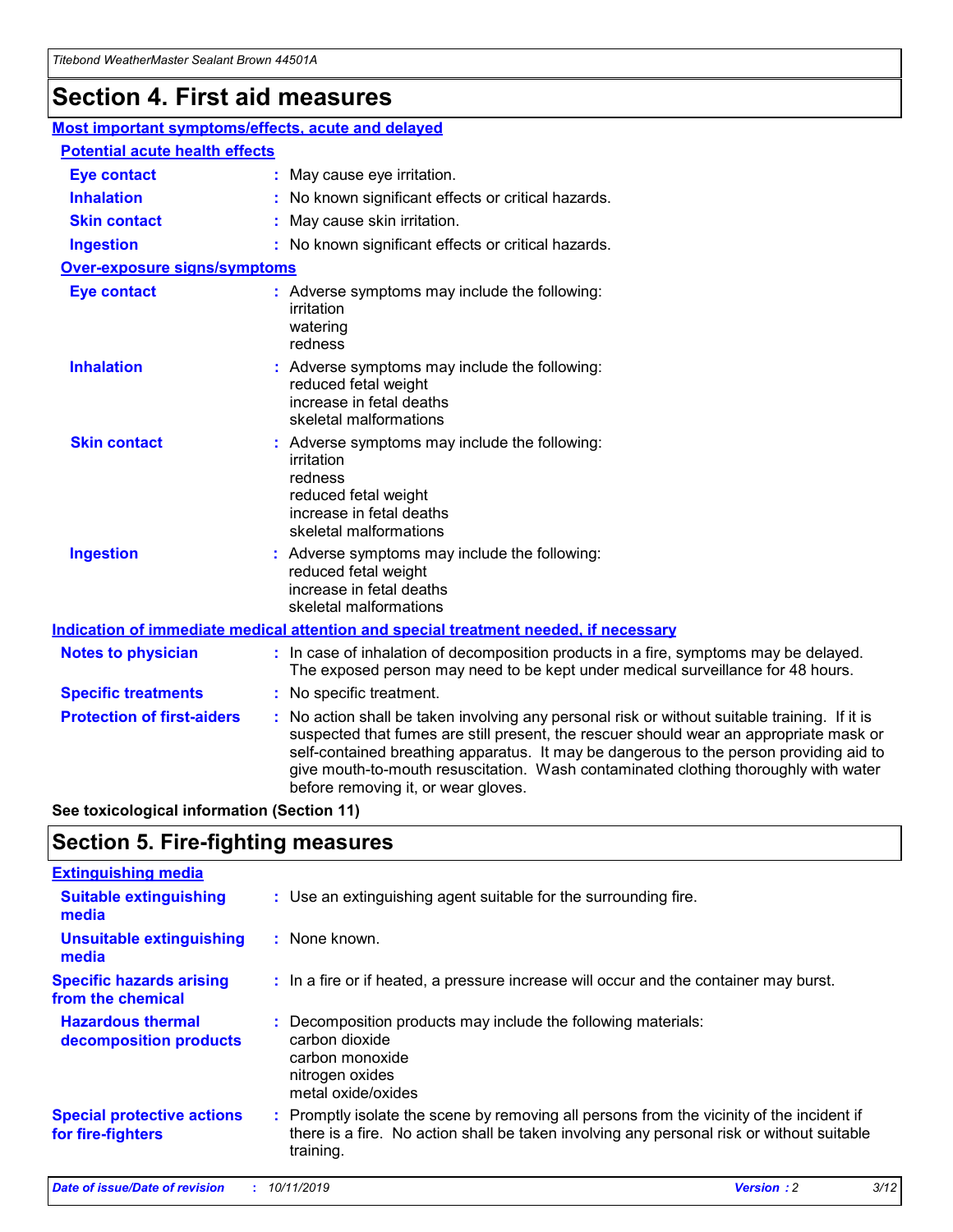### **Section 5. Fire-fighting measures**

**Special protective equipment for fire-fighters** Fire-fighters should wear appropriate protective equipment and self-contained breathing **:** apparatus (SCBA) with a full face-piece operated in positive pressure mode.

### **Section 6. Accidental release measures**

#### **Personal precautions, protective equipment and emergency procedures**

| For non-emergency<br>personnel                               |  | : No action shall be taken involving any personal risk or without suitable training.<br>Evacuate surrounding areas. Keep unnecessary and unprotected personnel from<br>entering. Do not touch or walk through spilled material. Avoid breathing vapor or mist.<br>Provide adequate ventilation. Wear appropriate respirator when ventilation is<br>inadequate. Put on appropriate personal protective equipment.                                                                                                                                                                                                                                                                                             |  |  |
|--------------------------------------------------------------|--|--------------------------------------------------------------------------------------------------------------------------------------------------------------------------------------------------------------------------------------------------------------------------------------------------------------------------------------------------------------------------------------------------------------------------------------------------------------------------------------------------------------------------------------------------------------------------------------------------------------------------------------------------------------------------------------------------------------|--|--|
|                                                              |  | For emergency responders : If specialized clothing is required to deal with the spillage, take note of any information in<br>Section 8 on suitable and unsuitable materials. See also the information in "For non-<br>emergency personnel".                                                                                                                                                                                                                                                                                                                                                                                                                                                                  |  |  |
| <b>Environmental precautions</b>                             |  | : Avoid dispersal of spilled material and runoff and contact with soil, waterways, drains<br>and sewers. Inform the relevant authorities if the product has caused environmental<br>pollution (sewers, waterways, soil or air).                                                                                                                                                                                                                                                                                                                                                                                                                                                                              |  |  |
| <b>Methods and materials for containment and cleaning up</b> |  |                                                                                                                                                                                                                                                                                                                                                                                                                                                                                                                                                                                                                                                                                                              |  |  |
| <b>Small spill</b>                                           |  | : Stop leak if without risk. Move containers from spill area. Dilute with water and mop up<br>if water-soluble. Alternatively, or if water-insoluble, absorb with an inert dry material and<br>place in an appropriate waste disposal container. Dispose of via a licensed waste<br>disposal contractor.                                                                                                                                                                                                                                                                                                                                                                                                     |  |  |
| <b>Large spill</b>                                           |  | : Stop leak if without risk. Move containers from spill area. Approach release from<br>upwind. Prevent entry into sewers, water courses, basements or confined areas. Wash<br>spillages into an effluent treatment plant or proceed as follows. Contain and collect<br>spillage with non-combustible, absorbent material e.g. sand, earth, vermiculite or<br>diatomaceous earth and place in container for disposal according to local regulations<br>(see Section 13). Dispose of via a licensed waste disposal contractor. Contaminated<br>absorbent material may pose the same hazard as the spilled product. Note: see<br>Section 1 for emergency contact information and Section 13 for waste disposal. |  |  |

### **Section 7. Handling and storage**

| <b>Precautions for safe handling</b>                                             |                                                                                                                                                                                                                                                                                                                                                                                                                                                                                                                                                                                                                                                                                                                                                                                                                                                  |
|----------------------------------------------------------------------------------|--------------------------------------------------------------------------------------------------------------------------------------------------------------------------------------------------------------------------------------------------------------------------------------------------------------------------------------------------------------------------------------------------------------------------------------------------------------------------------------------------------------------------------------------------------------------------------------------------------------------------------------------------------------------------------------------------------------------------------------------------------------------------------------------------------------------------------------------------|
| <b>Protective measures</b>                                                       | : Put on appropriate personal protective equipment (see Section 8). Persons with a<br>history of skin sensitization problems should not be employed in any process in which<br>this product is used. Avoid exposure - obtain special instructions before use. Avoid<br>exposure during pregnancy. Do not handle until all safety precautions have been read<br>and understood. Do not get in eyes or on skin or clothing. Do not ingest. Avoid<br>breathing vapor or mist. If during normal use the material presents a respiratory hazard,<br>use only with adequate ventilation or wear appropriate respirator. Keep in the original<br>container or an approved alternative made from a compatible material, kept tightly<br>closed when not in use. Empty containers retain product residue and can be hazardous.<br>Do not reuse container. |
| <b>Advice on general</b><br>occupational hygiene                                 | : Eating, drinking and smoking should be prohibited in areas where this material is<br>handled, stored and processed. Workers should wash hands and face before eating,<br>drinking and smoking. Remove contaminated clothing and protective equipment before<br>entering eating areas. See also Section 8 for additional information on hygiene<br>measures.                                                                                                                                                                                                                                                                                                                                                                                                                                                                                    |
| <b>Conditions for safe storage,</b><br>including any<br><b>incompatibilities</b> | Store between the following temperatures: 0 to 120°C (32 to 248°F). Store in<br>accordance with local regulations. Store in original container protected from direct<br>sunlight in a dry, cool and well-ventilated area, away from incompatible materials (see<br>Section 10) and food and drink. Store locked up. Keep container tightly closed and<br>sealed until ready for use. Containers that have been opened must be carefully<br>resealed and kept upright to prevent leakage. Do not store in unlabeled containers.<br>Use appropriate containment to avoid environmental contamination. See Section 10 for<br>incompatible materials before handling or use.                                                                                                                                                                         |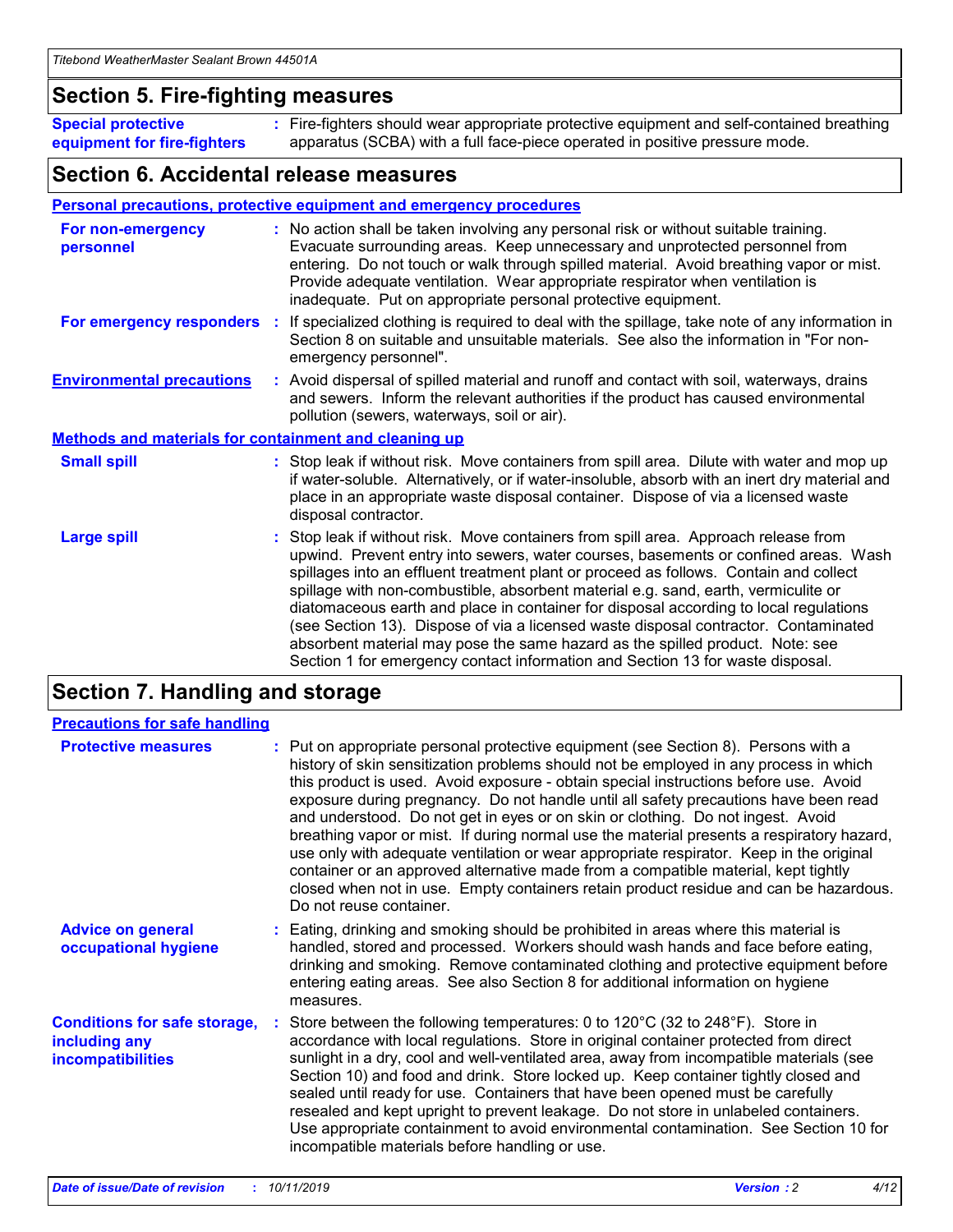## **Section 8. Exposure controls/personal protection**

#### **Control parameters**

#### **Occupational exposure limits**

| <b>Ingredient name</b>                               |    |                                          | <b>Exposure limits</b>                                                                                                                                                                                                                                                                                                                                                                                                                                                                                                                                                                                                 |
|------------------------------------------------------|----|------------------------------------------|------------------------------------------------------------------------------------------------------------------------------------------------------------------------------------------------------------------------------------------------------------------------------------------------------------------------------------------------------------------------------------------------------------------------------------------------------------------------------------------------------------------------------------------------------------------------------------------------------------------------|
| 3-aminopropyltriethoxysilane<br>Dibutyltin dilaurate |    |                                          | None.<br>ACGIH TLV (United States, 3/2019). Absorbed through skin.<br>Notes: as Sn<br>TWA: 0.1 mg/m <sup>3</sup> , (as Sn) 8 hours.<br>STEL: 0.2 mg/m <sup>3</sup> , (as Sn) 15 minutes.<br>NIOSH REL (United States, 10/2016). Absorbed through skin.<br>Notes: as Sn<br>TWA: 0.1 mg/m <sup>3</sup> , (as Sn) 10 hours.<br>OSHA PEL (United States, 5/2018). Notes: as Sn<br>TWA: $0.1 \text{ mg/m}^3$ , (as Sn) 8 hours.<br>OSHA PEL 1989 (United States, 3/1989). Absorbed through skin.<br>Notes: measured as Sn<br>TWA: 0.1 mg/m <sup>3</sup> , (measured as Sn) 8 hours. Form: Organic                           |
| <b>Appropriate engineering</b><br>controls           |    |                                          | : If user operations generate dust, fumes, gas, vapor or mist, use process enclosures,<br>local exhaust ventilation or other engineering controls to keep worker exposure to<br>airborne contaminants below any recommended or statutory limits.                                                                                                                                                                                                                                                                                                                                                                       |
| <b>Environmental exposure</b><br><b>controls</b>     |    |                                          | Emissions from ventilation or work process equipment should be checked to ensure<br>they comply with the requirements of environmental protection legislation. In some<br>cases, fume scrubbers, filters or engineering modifications to the process equipment<br>will be necessary to reduce emissions to acceptable levels.                                                                                                                                                                                                                                                                                          |
| <b>Individual protection measures</b>                |    |                                          |                                                                                                                                                                                                                                                                                                                                                                                                                                                                                                                                                                                                                        |
| <b>Hygiene measures</b>                              |    |                                          | : Wash hands, forearms and face thoroughly after handling chemical products, before<br>eating, smoking and using the lavatory and at the end of the working period.<br>Appropriate techniques should be used to remove potentially contaminated clothing.<br>Contaminated work clothing should not be allowed out of the workplace. Wash<br>contaminated clothing before reusing. Ensure that eyewash stations and safety<br>showers are close to the workstation location.                                                                                                                                            |
| <b>Eye/face protection</b>                           |    |                                          | : Safety eyewear complying with an approved standard should be used when a risk<br>assessment indicates this is necessary to avoid exposure to liquid splashes, mists,<br>gases or dusts. If contact is possible, the following protection should be worn, unless<br>the assessment indicates a higher degree of protection: chemical splash goggles.                                                                                                                                                                                                                                                                  |
| <b>Skin protection</b>                               |    |                                          |                                                                                                                                                                                                                                                                                                                                                                                                                                                                                                                                                                                                                        |
| <b>Hand protection</b>                               |    |                                          | : Chemical-resistant, impervious gloves complying with an approved standard should be<br>worn at all times when handling chemical products if a risk assessment indicates this is<br>necessary. Considering the parameters specified by the glove manufacturer, check<br>during use that the gloves are still retaining their protective properties. It should be<br>noted that the time to breakthrough for any glove material may be different for different<br>glove manufacturers. In the case of mixtures, consisting of several substances, the<br>protection time of the gloves cannot be accurately estimated. |
| <b>Body protection</b>                               |    | handling this product.                   | Personal protective equipment for the body should be selected based on the task being<br>performed and the risks involved and should be approved by a specialist before                                                                                                                                                                                                                                                                                                                                                                                                                                                |
| <b>Other skin protection</b>                         |    | specialist before handling this product. | : Appropriate footwear and any additional skin protection measures should be selected<br>based on the task being performed and the risks involved and should be approved by a                                                                                                                                                                                                                                                                                                                                                                                                                                          |
| <b>Respiratory protection</b>                        | ÷. | aspects of use.                          | Based on the hazard and potential for exposure, select a respirator that meets the<br>appropriate standard or certification. Respirators must be used according to a<br>respiratory protection program to ensure proper fitting, training, and other important                                                                                                                                                                                                                                                                                                                                                         |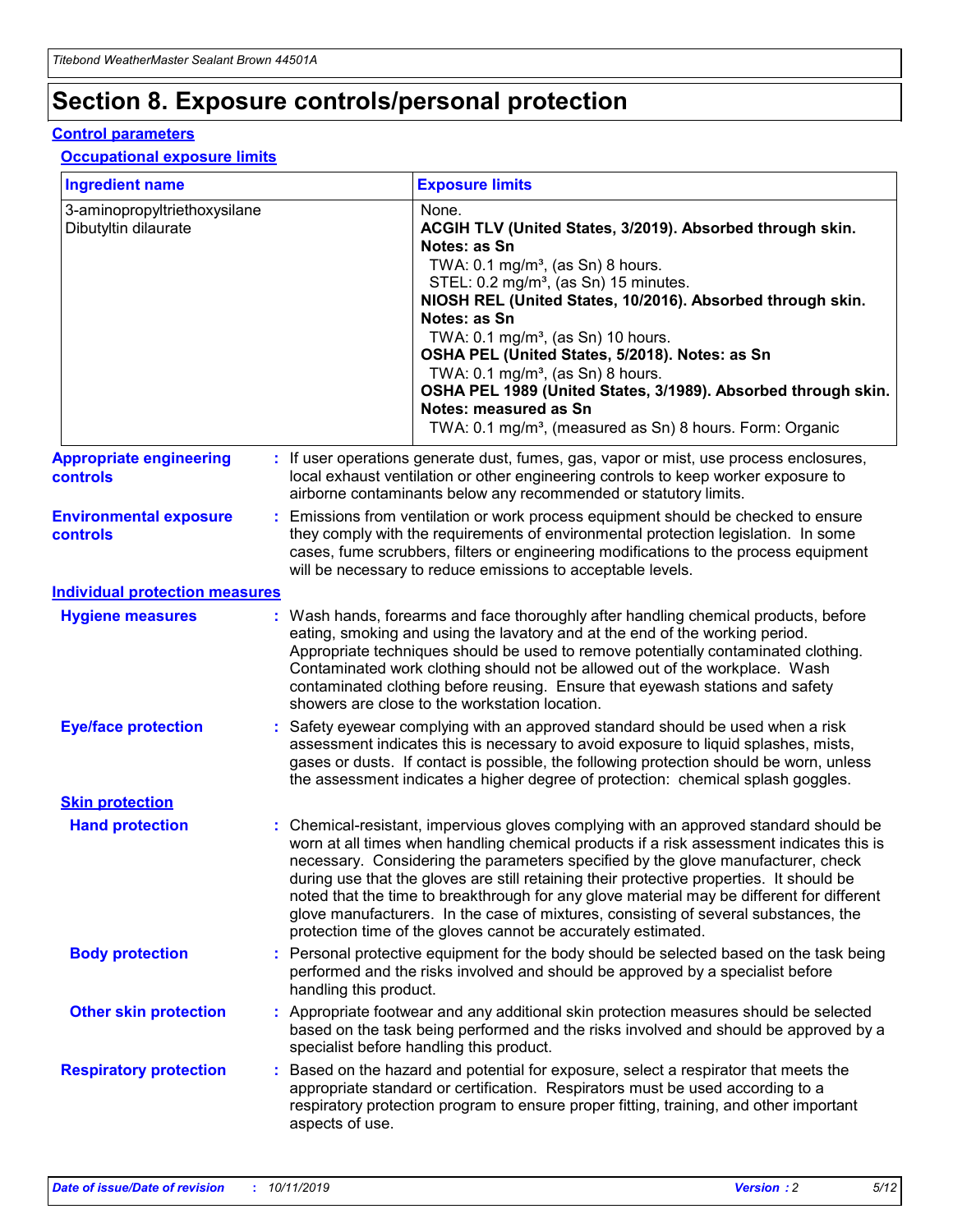### **Section 9. Physical and chemical properties**

#### **Appearance**

| <b>Physical state</b>                             | : Liquid. [Paste.]                                              |
|---------------------------------------------------|-----------------------------------------------------------------|
| Color                                             | $\therefore$ Brown.                                             |
| Odor                                              | : None [Slight]                                                 |
| <b>Odor threshold</b>                             | $:$ Not available.                                              |
| рH                                                | : Not applicable.                                               |
| <b>Melting point</b>                              | : Not available.                                                |
| <b>Boiling point</b>                              | : >100°C (>212°F)                                               |
| <b>Flash point</b>                                | : Closed cup: $>200^{\circ}$ C ( $>392^{\circ}$ F) [Setaflash.] |
| <b>Evaporation rate</b>                           | $:$ <1 (butyl acetate = 1)                                      |
| <b>Flammability (solid, gas)</b>                  | : Not available.                                                |
| Lower and upper explosive<br>(flammable) limits   | : Not available.                                                |
| <b>VOC (less water, less</b><br>exempt solvents)  | $: 0$ g/l                                                       |
|                                                   |                                                                 |
| <b>Volatility</b>                                 | $: 0\%$ (w/w)                                                   |
| <b>Vapor density</b>                              | : Not available.                                                |
| <b>Relative density</b>                           | : 1.4329                                                        |
| <b>Solubility</b>                                 | Insoluble in the following materials: cold water and hot water. |
| <b>Solubility in water</b>                        | : Not available.                                                |
| <b>Partition coefficient: n-</b><br>octanol/water | $:$ Not available.                                              |
| <b>Auto-ignition temperature</b>                  | : Not available.                                                |
| <b>Decomposition temperature</b>                  | : Not available.                                                |

### **Section 10. Stability and reactivity**

| <b>Reactivity</b>                            | : No specific test data related to reactivity available for this product or its ingredients.            |
|----------------------------------------------|---------------------------------------------------------------------------------------------------------|
| <b>Chemical stability</b>                    | : The product is stable.                                                                                |
| <b>Possibility of hazardous</b><br>reactions | : Under normal conditions of storage and use, hazardous reactions will not occur.                       |
| <b>Conditions to avoid</b>                   | : No specific data.                                                                                     |
| <b>Incompatible materials</b>                | : No specific data.                                                                                     |
| <b>Hazardous decomposition</b><br>products   | Under normal conditions of storage and use, hazardous decomposition products should<br>not be produced. |

## **Section 11. Toxicological information**

### **Information on toxicological effects**

#### **Acute toxicity**

| <b>Product/ingredient name</b> | <b>Result</b>           | <b>Species</b> | <b>Dose</b>                | <b>Exposure</b> |
|--------------------------------|-------------------------|----------------|----------------------------|-----------------|
| 3-aminopropyltriethoxysilane   | <b>ILD50 Dermal</b>     | Rabbit         | 4.29 g/kg                  |                 |
| Dibutyltin dilaurate           | ILD50 Oral<br>LD50 Oral | Rat<br>Rat     | $1.57$ g/kg<br>175 $mg/kg$ |                 |
|                                |                         |                |                            |                 |

**Irritation/Corrosion**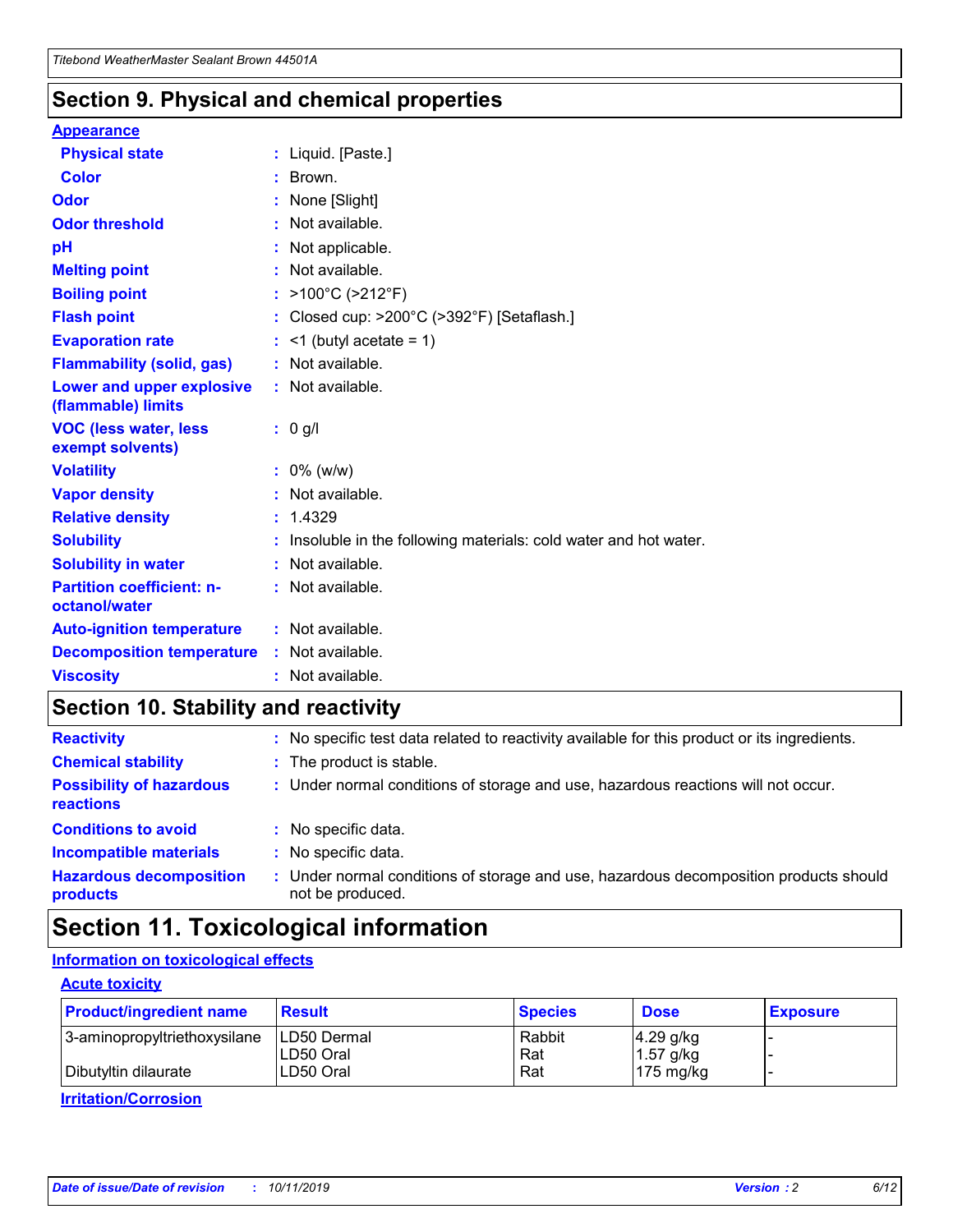## **Section 11. Toxicological information**

| <b>Product/ingredient name</b> | <b>Result</b>            | <b>Species</b> | <b>Score</b> | <b>Exposure</b>           | <b>Observation</b> |
|--------------------------------|--------------------------|----------------|--------------|---------------------------|--------------------|
| 3-aminopropyltriethoxysilane   | Eyes - Mild irritant     | Rabbit         |              | $100$ mg                  |                    |
|                                | Eyes - Severe irritant   | Rabbit         |              | 24 hours 750              |                    |
|                                |                          |                |              | ug                        |                    |
|                                | Skin - Severe irritant   | Rabbit         |              | 24 hours 5                | -                  |
| Dibutyltin dilaurate           | Eyes - Moderate irritant | Rabbit         |              | mq<br><b>24 hours 100</b> |                    |
|                                |                          |                |              | mg                        |                    |
|                                | Skin - Severe irritant   | Rabbit         |              | 500 mg                    |                    |

#### **Sensitization**

Not available.

#### **Mutagenicity**

Not available.

#### **Carcinogenicity**

Not available.

#### **Reproductive toxicity**

Not available.

#### **Teratogenicity**

Not available.

#### **Specific target organ toxicity (single exposure)**

Not available.

#### **Specific target organ toxicity (repeated exposure)**

| <b>Name</b>                                                                  |                                                                                                                             | <b>Category</b> | <b>Route of</b><br>exposure  | <b>Target organs</b> |
|------------------------------------------------------------------------------|-----------------------------------------------------------------------------------------------------------------------------|-----------------|------------------------------|----------------------|
| Dibutyltin dilaurate                                                         |                                                                                                                             | Category 1      | $\qquad \qquad \blacksquare$ | respiratory system   |
| <b>Aspiration hazard</b><br>Not available.                                   |                                                                                                                             |                 |                              |                      |
| <b>Information on the likely</b><br>routes of exposure                       | : Not available.                                                                                                            |                 |                              |                      |
| <b>Potential acute health effects</b>                                        |                                                                                                                             |                 |                              |                      |
| <b>Eye contact</b>                                                           | : May cause eye irritation.                                                                                                 |                 |                              |                      |
| <b>Inhalation</b>                                                            | : No known significant effects or critical hazards.                                                                         |                 |                              |                      |
| <b>Skin contact</b>                                                          | : May cause skin irritation.                                                                                                |                 |                              |                      |
| <b>Ingestion</b>                                                             | : No known significant effects or critical hazards.                                                                         |                 |                              |                      |
| Symptoms related to the physical, chemical and toxicological characteristics |                                                                                                                             |                 |                              |                      |
| <b>Eye contact</b>                                                           | : Adverse symptoms may include the following:<br>irritation<br>watering<br>redness                                          |                 |                              |                      |
| <b>Inhalation</b>                                                            | : Adverse symptoms may include the following:<br>reduced fetal weight<br>increase in fetal deaths<br>skeletal malformations |                 |                              |                      |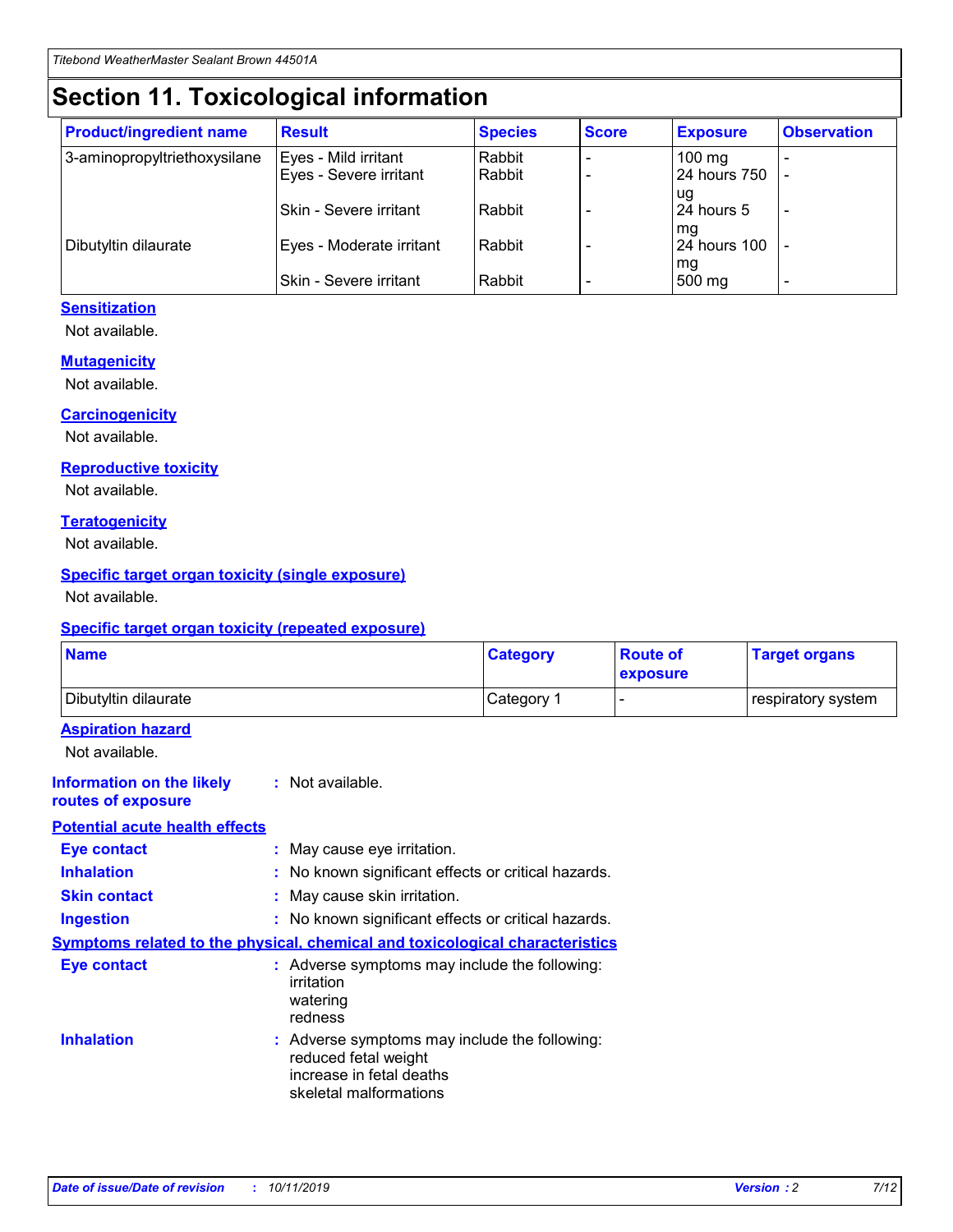## **Section 11. Toxicological information**

| <b>Skin contact</b>                     | : Adverse symptoms may include the following:<br>irritation<br>redness<br>reduced fetal weight<br>increase in fetal deaths<br>skeletal malformations |
|-----------------------------------------|------------------------------------------------------------------------------------------------------------------------------------------------------|
| <b>Ingestion</b>                        | : Adverse symptoms may include the following:<br>reduced fetal weight<br>increase in fetal deaths<br>skeletal malformations                          |
|                                         | Delayed and immediate effects and also chronic effects from short and long term exposure                                                             |
| <b>Short term exposure</b>              |                                                                                                                                                      |
| <b>Potential immediate</b><br>effects   | : Not available.                                                                                                                                     |
| <b>Potential delayed effects</b>        | : Not available.                                                                                                                                     |
| <b>Long term exposure</b>               |                                                                                                                                                      |
| <b>Potential immediate</b><br>effects   | : Not available.                                                                                                                                     |
| <b>Potential delayed effects</b>        | : Not available.                                                                                                                                     |
| <b>Potential chronic health effects</b> |                                                                                                                                                      |
| Not available.                          |                                                                                                                                                      |
| <b>General</b>                          | : Once sensitized, a severe allergic reaction may occur when subsequently exposed to<br>very low levels.                                             |
| <b>Carcinogenicity</b>                  | : No known significant effects or critical hazards.                                                                                                  |
| <b>Mutagenicity</b>                     | No known significant effects or critical hazards.                                                                                                    |
| <b>Teratogenicity</b>                   | May damage the unborn child.                                                                                                                         |
| <b>Developmental effects</b>            | No known significant effects or critical hazards.                                                                                                    |
| <b>Fertility effects</b>                | : May damage fertility.                                                                                                                              |
| <b>Numerical measures of toxicity</b>   |                                                                                                                                                      |
| <b>Acute toxicity estimates</b>         |                                                                                                                                                      |
|                                         |                                                                                                                                                      |

Not available.

## **Section 12. Ecological information**

#### **Toxicity**

| <b>Product/ingredient name</b> | <b>Result</b>                     | <b>Species</b>                       | <b>Exposure</b> |
|--------------------------------|-----------------------------------|--------------------------------------|-----------------|
| Dibutyltin dilaurate           | Chronic EC10 > 2 mg/l Fresh water | Algae - Scenedesmus<br>I subspicatus | l 96 hours i    |

### **Persistence and degradability**

| <b>Product/ingredient name</b> | <b>Test</b>                                                                    | <b>Result</b>  |                   | <b>Dose</b> | <b>Inoculum</b>         |
|--------------------------------|--------------------------------------------------------------------------------|----------------|-------------------|-------------|-------------------------|
| Dibutyltin dilaurate           | OECD 301F<br>Ready<br>Biodegradability -<br>Manometric<br>Respirometry<br>Test | 23 % - 28 days |                   |             |                         |
| <b>Product/ingredient name</b> | <b>Aquatic half-life</b>                                                       |                | <b>Photolysis</b> |             | <b>Biodegradability</b> |
| Dibutyltin dilaurate           |                                                                                |                |                   |             | Inherent                |

### **Bioaccumulative potential**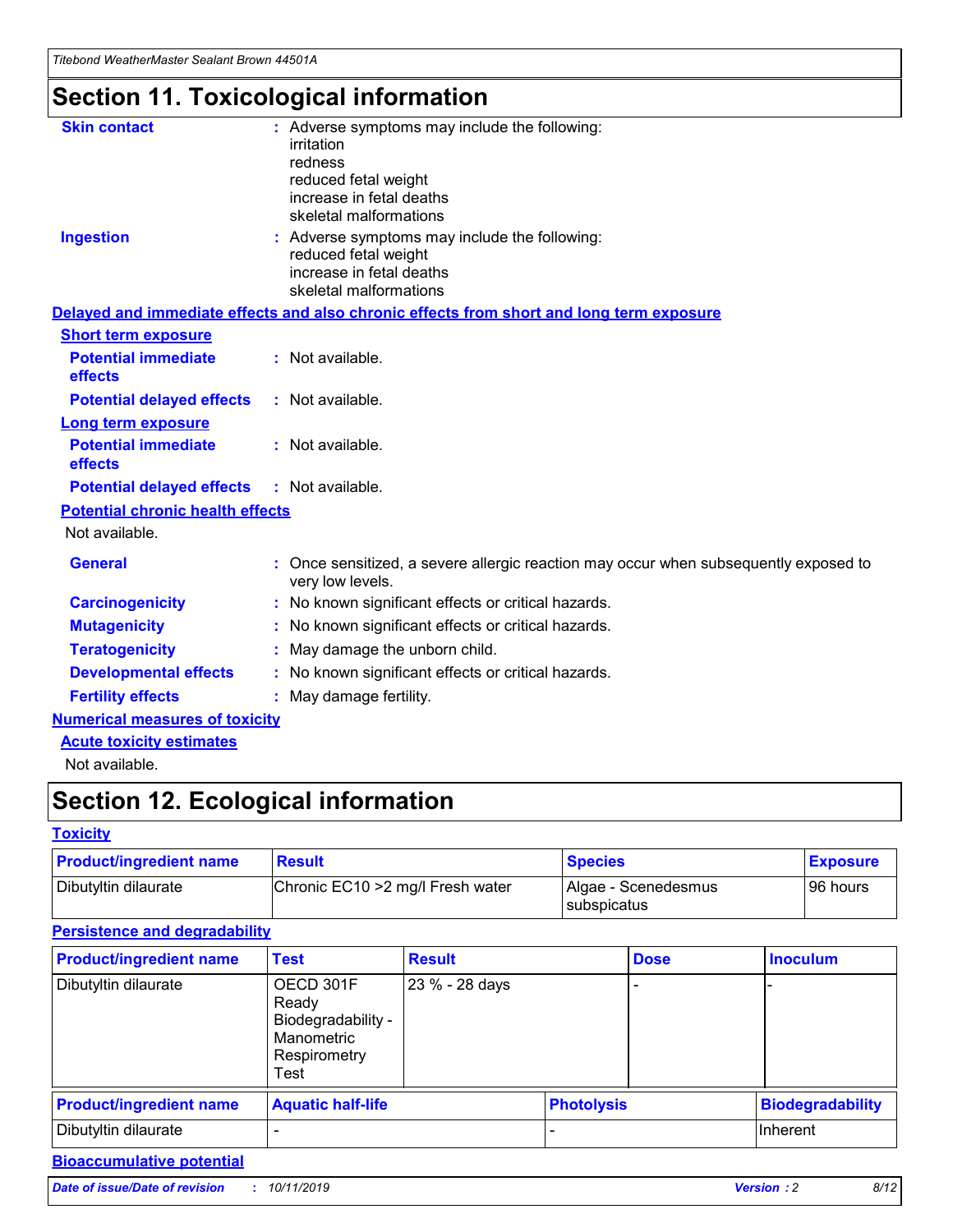## **Section 12. Ecological information**

| <b>Product/ingredient name</b> | $LoaPow$ | <b>BCF</b> | <b>Potential</b> |
|--------------------------------|----------|------------|------------------|
| 3-aminopropyltriethoxysilane   | 1.7      | 3.4        | low              |
| Dibutyltin dilaurate           | 4.44     | 2.91       | low              |

#### **Mobility in soil**

| <i></i>                                                       |                                                     |
|---------------------------------------------------------------|-----------------------------------------------------|
| <b>Soil/water partition</b><br>coefficient (K <sub>oc</sub> ) | : Not available.                                    |
| <b>Other adverse effects</b>                                  | : No known significant effects or critical hazards. |

### **Section 13. Disposal considerations**

**Disposal methods :**

The generation of waste should be avoided or minimized wherever possible. Disposal of this product, solutions and any by-products should at all times comply with the requirements of environmental protection and waste disposal legislation and any regional local authority requirements. Dispose of surplus and non-recyclable products via a licensed waste disposal contractor. Waste should not be disposed of untreated to the sewer unless fully compliant with the requirements of all authorities with jurisdiction. Waste packaging should be recycled. Incineration or landfill should only be considered when recycling is not feasible. This material and its container must be disposed of in a safe way. Care should be taken when handling emptied containers that have not been cleaned or rinsed out. Empty containers or liners may retain some product residues. Avoid dispersal of spilled material and runoff and contact with soil, waterways, drains and sewers.

## **Section 14. Transport information**

|                                      | <b>DOT</b><br><b>Classification</b> | <b>TDG</b><br><b>Classification</b> | <b>Mexico</b><br><b>Classification</b> | <b>ADR/RID</b>           | <b>IMDG</b>     | <b>IATA</b>              |
|--------------------------------------|-------------------------------------|-------------------------------------|----------------------------------------|--------------------------|-----------------|--------------------------|
| <b>UN number</b>                     | Not regulated.                      | Not regulated.                      | Not regulated.                         | Not regulated.           | Not regulated.  | Not regulated.           |
| <b>UN proper</b><br>shipping name    | $\qquad \qquad \blacksquare$        |                                     |                                        |                          |                 |                          |
| <b>Transport</b><br>hazard class(es) | $\overline{\phantom{0}}$            | $\qquad \qquad$                     | $\qquad \qquad$                        | $\overline{\phantom{a}}$ | $\qquad \qquad$ | $\overline{\phantom{0}}$ |
| <b>Packing group</b>                 | $\overline{\phantom{a}}$            | -                                   |                                        |                          |                 |                          |
| <b>Environmental</b><br>hazards      | No.                                 | No.                                 | No.                                    | No.                      | No.             | No.                      |

## **Section 15. Regulatory information**

#### **U.S. Federal regulations**

#### **SARA 302/304**

#### **Composition/information on ingredients**

No products were found.

**SARA 304 RQ :** Not applicable.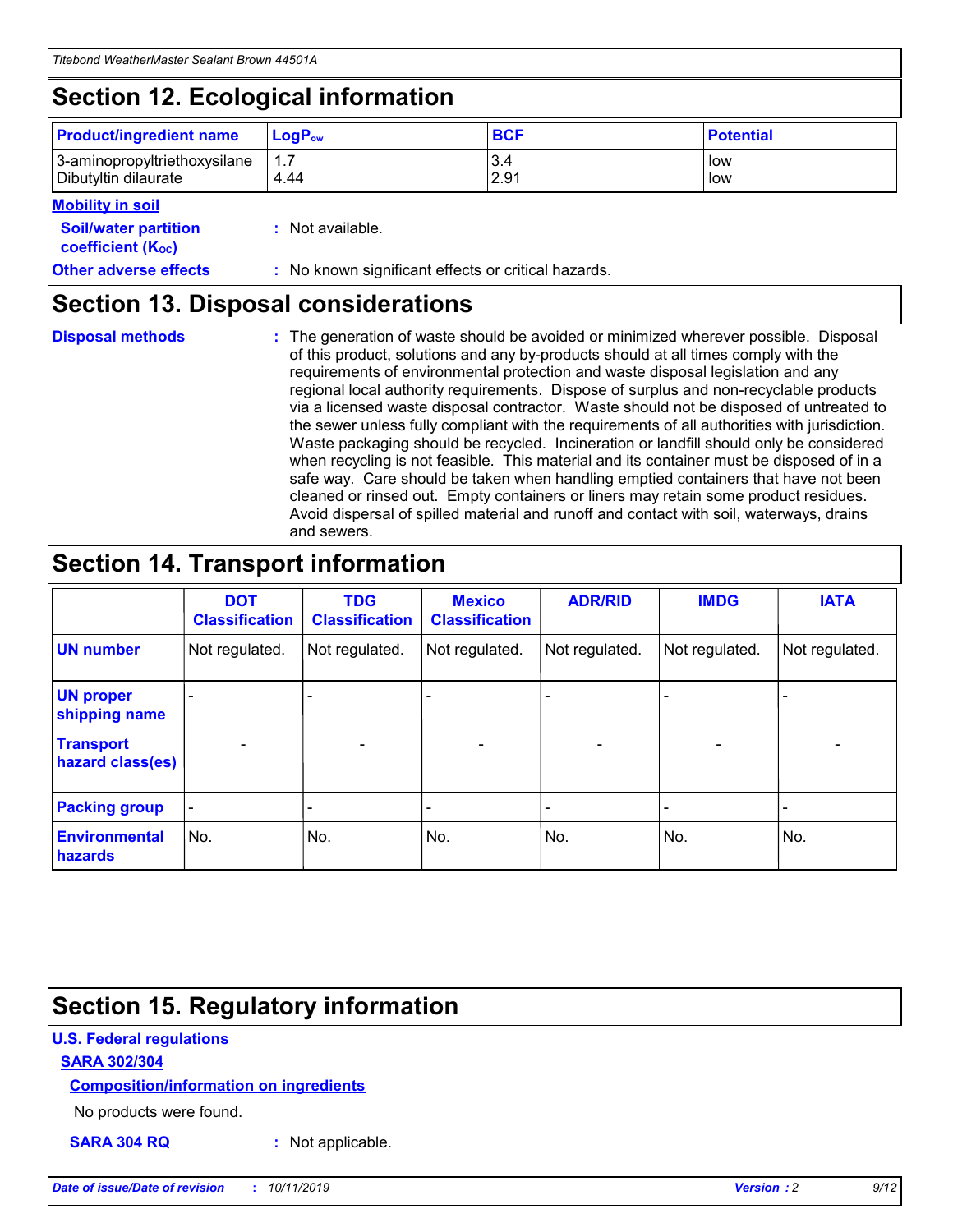## **Section 15. Regulatory information**

#### **SARA 311/312**

**Classification :** EYE IRRITATION - Category 2B SKIN SENSITIZATION - Category 1 TOXIC TO REPRODUCTION (Fertility) - Category 1B TOXIC TO REPRODUCTION (Unborn child) - Category 1B

#### **Composition/information on ingredients**

| <b>Name</b>                  | $\frac{9}{6}$ | <b>Classification</b>                                                                                                                                                                                                                                                                                                                  |
|------------------------------|---------------|----------------------------------------------------------------------------------------------------------------------------------------------------------------------------------------------------------------------------------------------------------------------------------------------------------------------------------------|
| 3-aminopropyltriethoxysilane | $\leq$ 3      | <b>FLAMMABLE LIQUIDS - Category 4</b><br><b>ACUTE TOXICITY (oral) - Category 4</b><br>SKIN IRRITATION - Category 2                                                                                                                                                                                                                     |
| Dibutyltin dilaurate         | ≤0.3          | EYE IRRITATION - Category 2A<br><b>ACUTE TOXICITY (oral) - Category 3</b><br>SKIN CORROSION - Category 1C<br>SERIOUS EYE DAMAGE - Category 1<br>SKIN SENSITIZATION - Category 1<br><b>GERM CELL MUTAGENICITY - Category 2</b><br>TOXIC TO REPRODUCTION (Fertility) - Category 1B<br>TOXIC TO REPRODUCTION (Unborn child) - Category 1B |
|                              |               | SPECIFIC TARGET ORGAN TOXICITY (REPEATED<br>EXPOSURE) (respiratory system) - Category 1                                                                                                                                                                                                                                                |

#### **State regulations**

| <b>Massachusetts</b> | : None of the components are listed. |
|----------------------|--------------------------------------|
| <b>New York</b>      | : None of the components are listed. |
| <b>New Jersey</b>    | : None of the components are listed. |
| <b>Pennsylvania</b>  | : None of the components are listed. |

#### **California Prop. 65**

**A** WARNING: This product can expose you to methanol, which is known to the State of California to cause birth defects or other reproductive harm. For more information go to www.P65Warnings.ca.gov.

| <b>Ingredient name</b> | No significant risk Maximum<br>level | acceptable dosage<br>level |
|------------------------|--------------------------------------|----------------------------|
| methanol               |                                      | Yes.                       |

#### **International regulations**

**Chemical Weapon Convention List Schedules I, II & III Chemicals** Not listed.

#### **Montreal Protocol**

Not listed.

**Stockholm Convention on Persistent Organic Pollutants**

Not listed.

### **UNECE Aarhus Protocol on POPs and Heavy Metals**

Not listed.

#### **Inventory list**

### **China :** All components are listed or exempted.

**United States TSCA 8(b) inventory :** All components are active or exempted.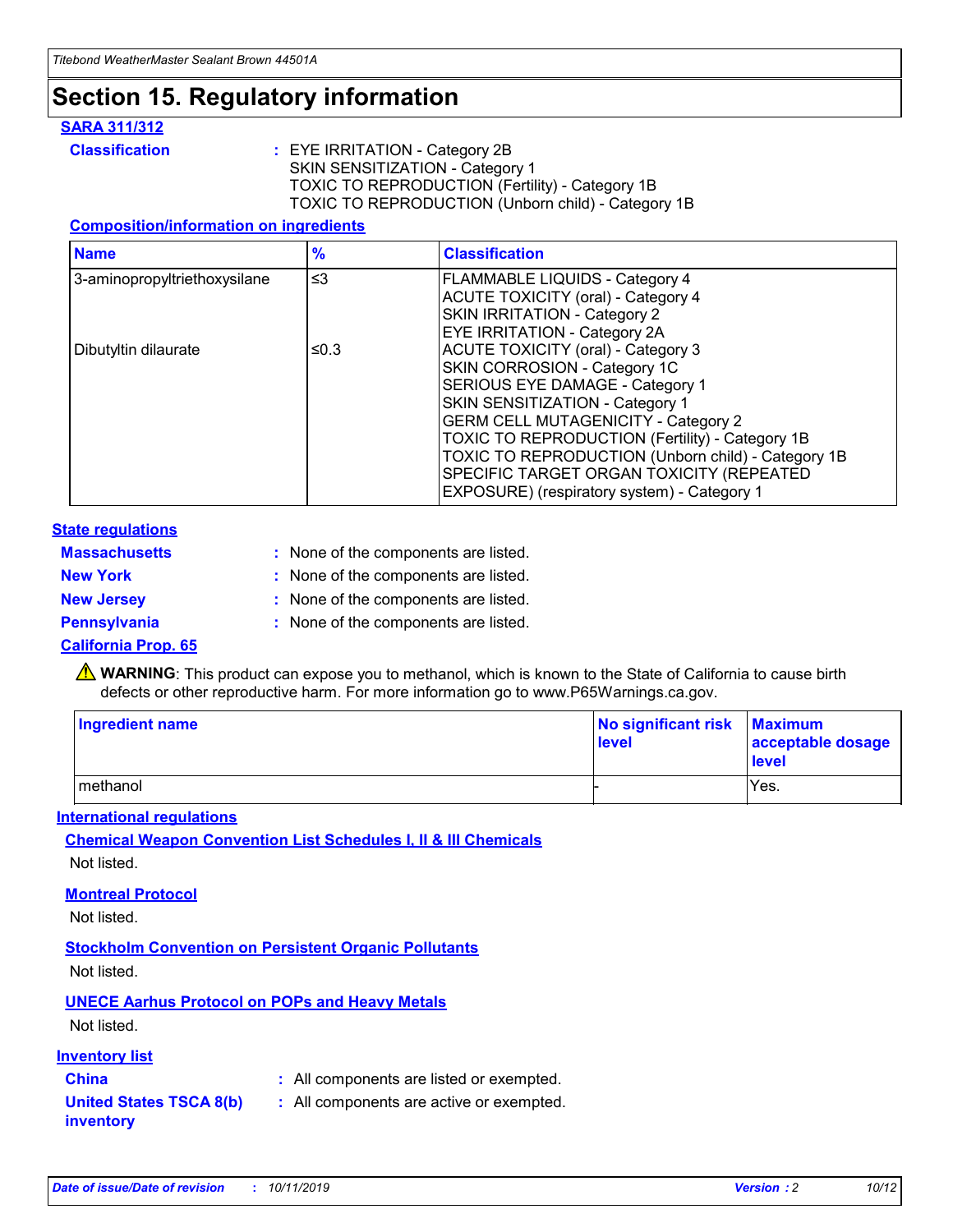## **Section 16. Other information**

**Hazardous Material Information System (U.S.A.)**



**Caution: HMIS® ratings are based on a 0-4 rating scale, with 0 representing minimal hazards or risks, and 4 representing significant hazards or risks. Although HMIS® ratings and the associated label are not required on SDSs or products leaving a facility under 29 CFR 1910.1200, the preparer may choose to provide them. HMIS® ratings are to be used with a fully implemented HMIS® program. HMIS® is a registered trademark and service mark of the American Coatings Association, Inc.**

**The customer is responsible for determining the PPE code for this material. For more information on HMIS® Personal Protective Equipment (PPE) codes, consult the HMIS® Implementation Manual.**

#### **National Fire Protection Association (U.S.A.)**



**Reprinted with permission from NFPA 704-2001, Identification of the Hazards of Materials for Emergency Response Copyright ©1997, National Fire Protection Association, Quincy, MA 02269. This reprinted material is not the complete and official position of the National Fire Protection Association, on the referenced subject which is represented only by the standard in its entirety.**

**Copyright ©2001, National Fire Protection Association, Quincy, MA 02269. This warning system is intended to be interpreted and applied only by properly trained individuals to identify fire, health and reactivity hazards of chemicals. The user is referred to certain limited number of chemicals with recommended classifications in NFPA 49 and NFPA 325, which would be used as a guideline only. Whether the chemicals are classified by NFPA or not, anyone using the 704 systems to classify chemicals does so at their own risk.**

#### **Procedure used to derive the classification**

| <b>Classification</b>                                                                                                                                                                  |                                                                                                                                                                                                                                                                   | <b>Justification</b>                                                                                                                                                                                                                                                                                       |  |
|----------------------------------------------------------------------------------------------------------------------------------------------------------------------------------------|-------------------------------------------------------------------------------------------------------------------------------------------------------------------------------------------------------------------------------------------------------------------|------------------------------------------------------------------------------------------------------------------------------------------------------------------------------------------------------------------------------------------------------------------------------------------------------------|--|
| <b>EYE IRRITATION - Category 2B</b><br>SKIN SENSITIZATION - Category 1<br><b>TOXIC TO REPRODUCTION (Fertility) - Category 1B</b><br>TOXIC TO REPRODUCTION (Unborn child) - Category 1B |                                                                                                                                                                                                                                                                   | Expert judgment<br>Expert judgment<br>Expert judgment<br>Expert judgment                                                                                                                                                                                                                                   |  |
| <b>History</b>                                                                                                                                                                         |                                                                                                                                                                                                                                                                   |                                                                                                                                                                                                                                                                                                            |  |
| Date of printing                                                                                                                                                                       | : 4/22/2022                                                                                                                                                                                                                                                       |                                                                                                                                                                                                                                                                                                            |  |
| Date of issue/Date of<br>revision                                                                                                                                                      | : 10/11/2019                                                                                                                                                                                                                                                      |                                                                                                                                                                                                                                                                                                            |  |
| Date of previous issue                                                                                                                                                                 | : 10/16/2020                                                                                                                                                                                                                                                      |                                                                                                                                                                                                                                                                                                            |  |
| <b>Version</b>                                                                                                                                                                         | $\therefore$ 2                                                                                                                                                                                                                                                    |                                                                                                                                                                                                                                                                                                            |  |
| <b>Key to abbreviations</b>                                                                                                                                                            | $\therefore$ ATE = Acute Toxicity Estimate<br><b>BCF</b> = Bioconcentration Factor<br>IATA = International Air Transport Association<br><b>IBC</b> = Intermediate Bulk Container<br><b>IMDG = International Maritime Dangerous Goods</b><br>$UN = United Nations$ | GHS = Globally Harmonized System of Classification and Labelling of Chemicals<br>LogPow = logarithm of the octanol/water partition coefficient<br>MARPOL = International Convention for the Prevention of Pollution From Ships, 1973<br>as modified by the Protocol of 1978. ("Marpol" = marine pollution) |  |